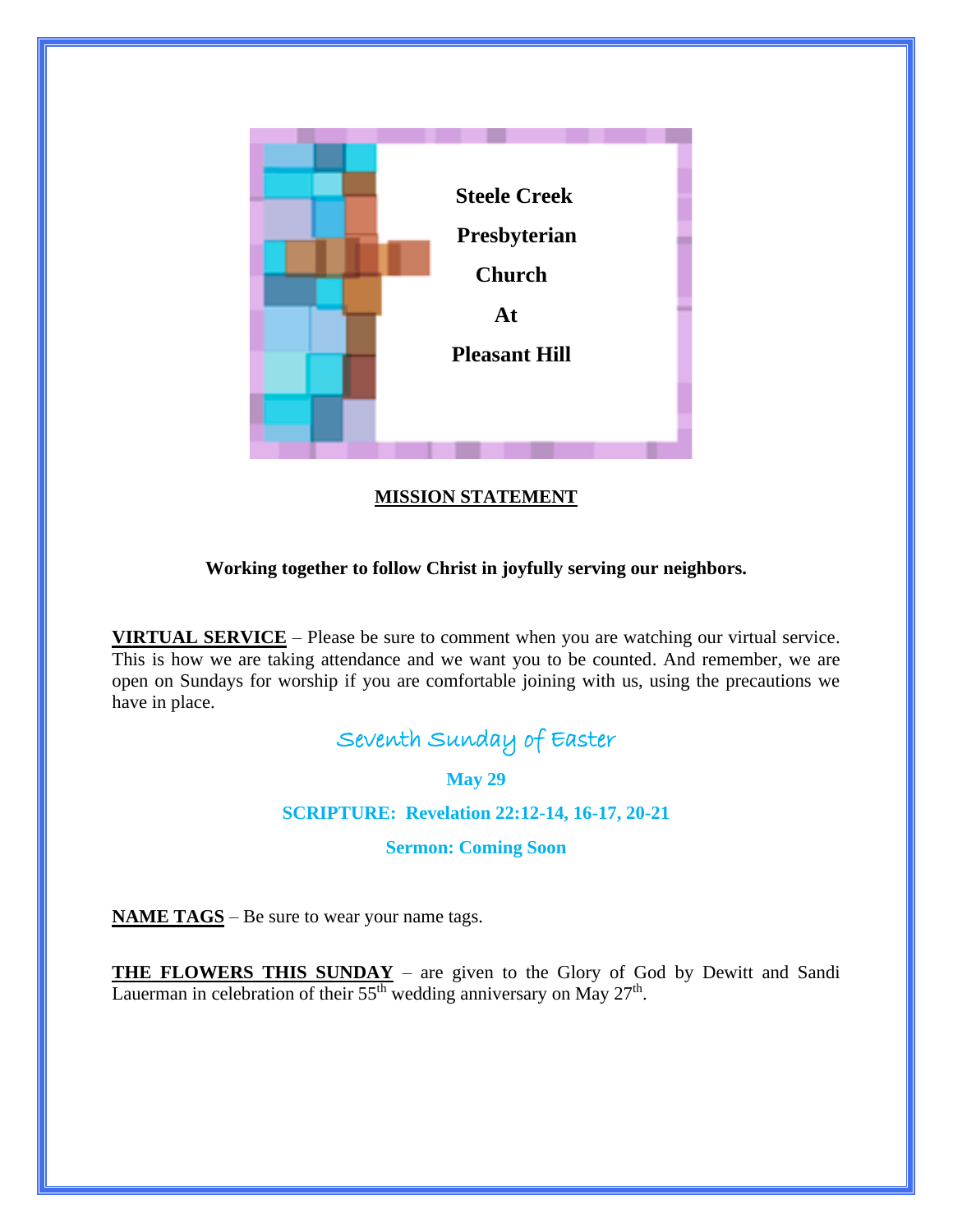**ORDER OF WORSHIP** – Click the QR code below to access the Order of Worship.



**YOUR STAFF** – wishes you a happy & safe Memorial Day weekend! The office will be closed on Monday, May 30<sup>th</sup>. We hope that you will take time to remember those who died for our country so that we can enjoy the freedoms we have today.

**I WOULD LIKE TO THANK** - everyone for their prayers during my recent surgery and recovery. The texts, phone calls, and cards meant so much to me. I am blessed beyond words by the goodness of God and this body of Christ. David Giles

**THANK YOU** – for all your prayers, cards, and phone calls. They have meant so much to me. I appreciate every one of you. Betty Byrum

**CHILDREN'S PEW BAGS** - We have new pew bags!! Parents, please help your children get a bag from the hook and a children's bulletin from the table near the bags. The bulletins are in two age groups, so please assist your children in getting the appropriate bulletin. Thanks for your help.

**A PLANNING SESSION** – will be held for the Scottish Heritage Golf Tournament after church on Sunday, June 5, 2022, at 11:30 am in the Thompson Parlor! This will be the first planning meeting for the church golf tournament on Saturday, September 17, 2022. Any questions, please contact Barry Small.

**SPONSOR A YOUTH MISSIONARY** - We are looking for individuals to help support our youth who will be representing SCPCPH this summer! Seven youth and one leader will be serving at Port City Project in Wilmington, NC July 10-16. We would like to provide a care package for each of them as they participate in this urban mission experience of serving the homeless and impoverished. You will be assigned a participant and given information about them so you can purchase items for their trip and pray for their specific needs. We are also looking for a couple of Gatorade sponsors for our trip this year to supply small, bottled Gatorades. Contact Jamey DeBerry if you can help provide a care package or Gatorade.

**LOST & FOUND** - Five gift cards have been found on campus near the breezeway. Two of the cards are for Fandango and Walmart. Please contact the office if these belong to you.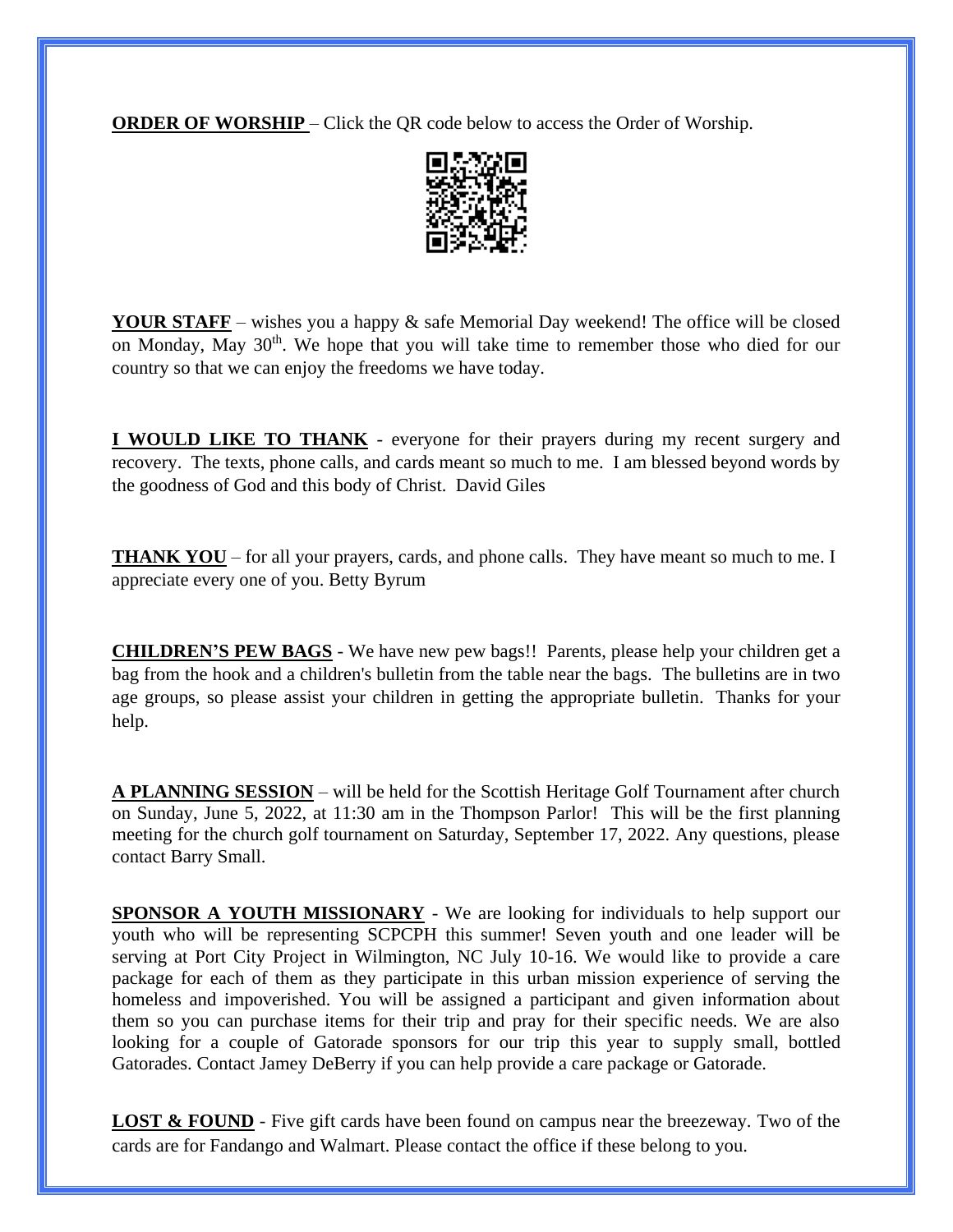THE YOUTH PROGRAM - is looking to refresh their supplies and room! Please follow the link to the Amazon wish list below. We thank you for your continued support of the youth program! <https://a.co/aTURgZC>

#### **CHURCH ATTENDANCE MAY 22**

**Inhouse – 215**

**Facebook & YouTube – 283**

**Total – 498**



**Sunday, May 29** 10 Cents-A-Meal

**Saturday, June 4** 01:00 pm Celebration of Life for George Thrower



Marguerite Aycoth Joan Brown Joy Burton Betty Byrum Bob Capps Joyce Carpenter Frances Currie Charlie Earp Dot Earp Katharine Freeman Louise Freeman Joe Furr Price Gwynn Danny Martin Hannah Mauer Margaret Niell Marilyn Price Gerry Roberts Marjorie Smith Mike Spratt Margaret Wert Wayne Whiteside Lois Yandle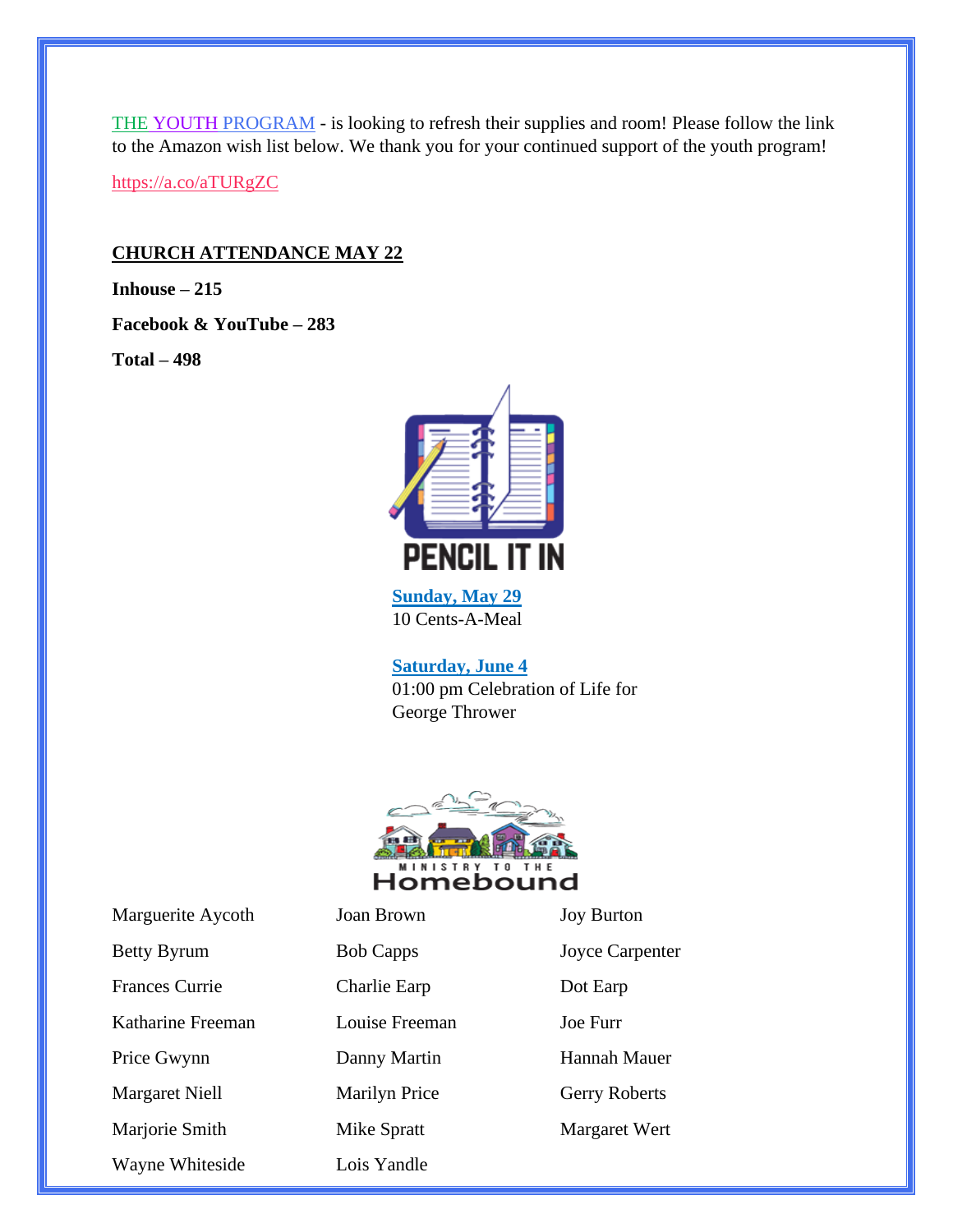

#### **PLEASE BE IN PRAYER FOR:**

Steele Creek Presbyterian Church at Pleasant Hill sends their condolences to the Family of George Thrower.

Steele Creek Presbyterian Church at Pleasant Hill sends their condolences to the Family of John McKay.

Frances Campbell – In rehab

Judy Martin - Covid

David Giles – At home recovering from surgery and is doing very well. He would appreciate continued prayers.

Bill Ferguson – At home recovering

Chandler Lemond – Undergoing medical tests for possible liver issues – nephew of the Lemond's

Jim Conner – Cancer – Father of Beckie Ennis

Shannon Ennis – Cancer – Daughter-in-law of Beckie Ennis

Robin Beachley – Recovering from surgery for a fractured ankle

Sammy Gatewood – Healthcare at Sharon Towers

Lynn Kuehl – Brain cancer, friend of Allyson Rogers

Diana Hunter – Diagnosed with pancreatic cancer and starting chemotherapy – friend of the McCorkle's

Debbie Weeden – Still battling cancer

Joanne Gregory – Pancreatic cancer, undergoing chemo, friend of Patty Tachayapong

Ann McCuiston McFall – Health concern – friend of Betsy Stewart

Bobby Robinson – New treatment for his cancer - brother of Linda Freeman,

Dianne Storey – Lung cancer – aunt of Jamin Shanti

Chickie Miller - Undergoing chemo treatment for cancer - friend of John and Karen Shaver

Jeannie Purvis – Cancer – wife of Mike Purvis